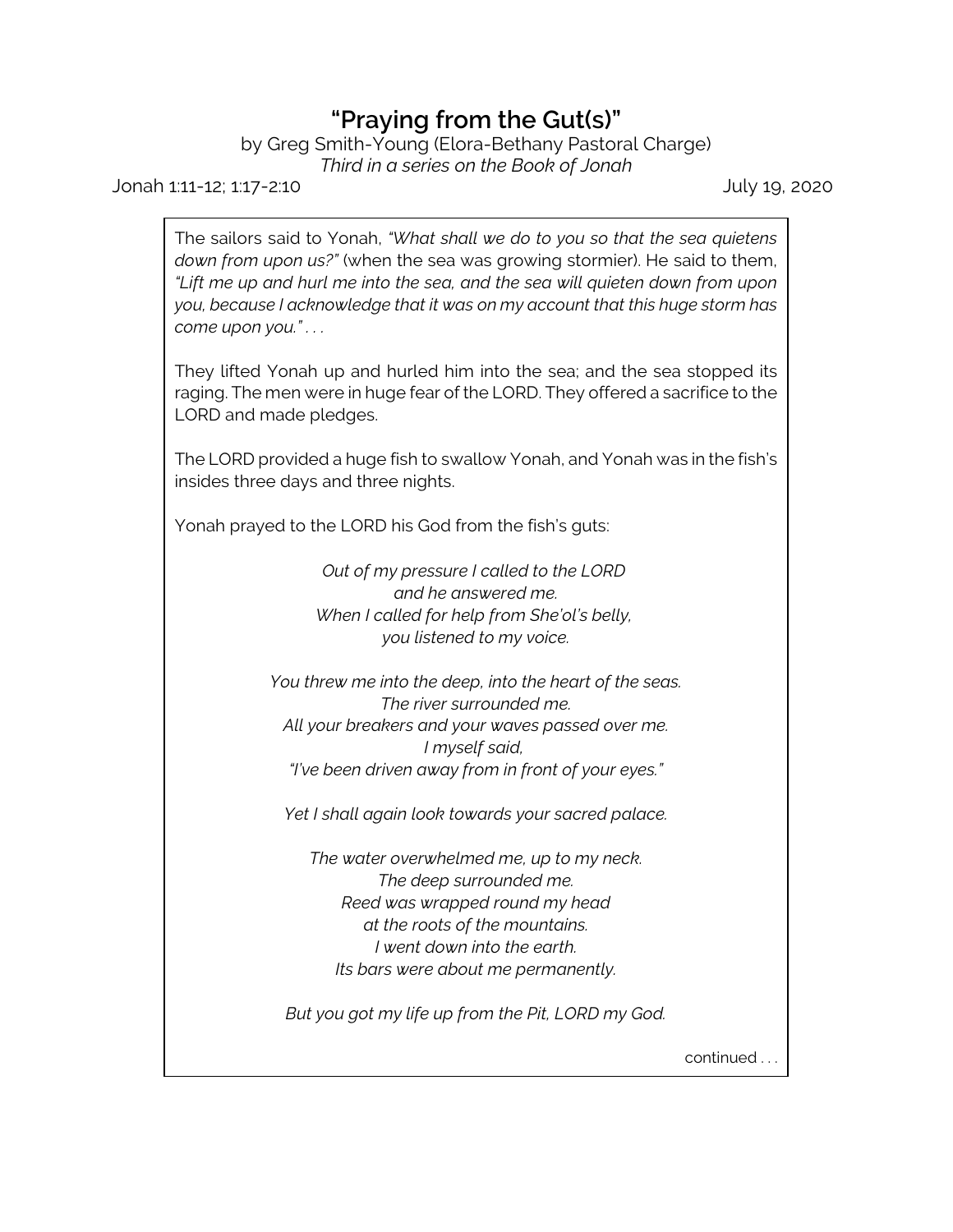

This is the side of an ancient sarcophagus. $^{\rm 1}$ 



It's really old. It goes back to the  $3^{\mathsf{rd}}$  century. It's got different scenes, including early Christian depictions of Jonah. First Jonah's being hurled off the boat into the fish (which looks like a sea monster). Then, Jonah's being hurled out of the fish onto land. Finally is a scene later in the story, with Jonah basking in the shade of a plant.

Now, I know what you're all thinking, the one big question. Why is Jonah naked? I figured, maybe he lost his clothes back in the fish. But I checked, and no. Jonah was naked when they threw him off the boat. Now, when the storm came up, he was

<sup>1</sup> https://www.christianiconography.info/sicily/sarcophagusJonah.html. Photographed by Richard Stracke. CC BY-NC-SA 3.0. I've added the circles and numbers.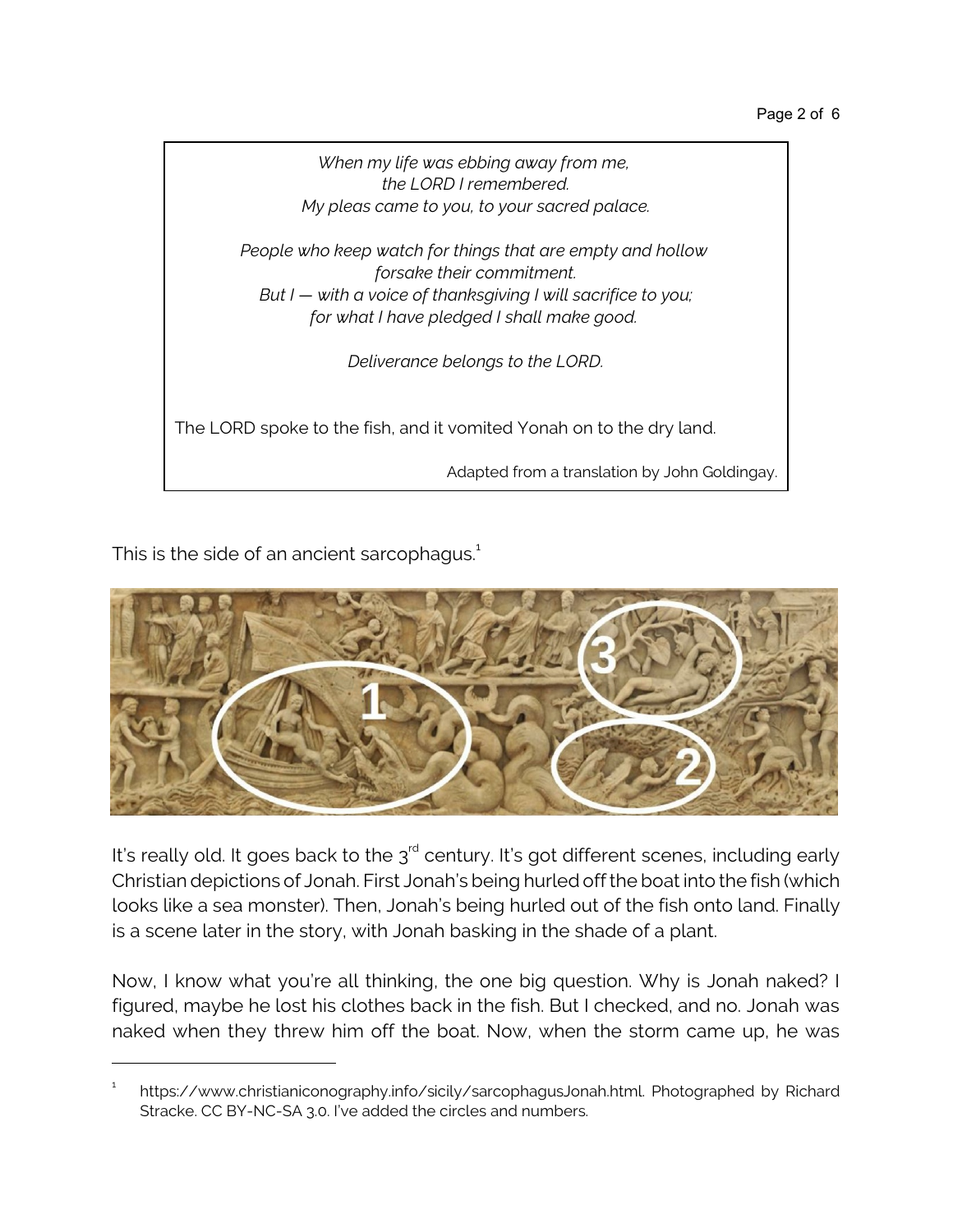sleeping, and maybe he liked to nap *au natural*. Or, the sculptor just liked to put naked people on caskets. (I hope that doesn't catch on.)

Caskets . . . that's what a sarcophagus is. It's where you put a dead person's body. If you don't have one handy, though, the belly of a fish will do fine.

II

Now, about the fish.

It was a fish . . . and maybe a whale. We classify a whale as a mammal, not a fish. But the ancients didn't use our classifications. For them, it was (in Hebrew) a *dagah*, a water-swimmy-thingy.

So Jonah's short-term B&B (without the bed, and with him for breakfast) could have been a blue whale, a great white shark, or an overgrown guppy.

But did it really happen?

Can the LORD God, Creator of all that is, Giver of life and Sustainer of breath, keep someone inside a fish for 3 days and nights? Sure, if GOD wants to.

Unfortunately, during the battle for the Bible<sup>"2</sup> between Fundamentalists and Modernists, what you thought about Jonah became a test. Believe Jonah truly camped outinside a fish, and you're faithful. Discountit as false, and you're intelligent. Both miss the point.

Jonah's story is a satire.<sup>3</sup> Satires take real sorts of people — in this case, GOD's prophets — and give us a good laugh about them. Everything in the story is over-the-top. A satire exaggerates reality with humour, to give a message.

Theologian Phillip Cary calls Jonah "a scriptural screw up."<sup>4</sup> His story is a laugh. It's a comedy of errors by one of GOD's chosen messengers. If we're able to chuckle at him, we might drop our defenses enough to see GOD rolling His eyes at us. We are Jonah.

<sup>2</sup> The Battle for the Bible is the title of a book Harold Lindsell, published in 1976.

<sup>3</sup> John H. Walton, "Jonah" in John H. Walton (general editor), Zondervan Illustrated Bible Backgrounds Commentary, Volume 5 (Grand Rapids, MI: Zondervan, 2009), 104. Similarly, Phillip Cary says the book is a comedy. Jonah. Brazos Theological Commentary on the Bible (Grand Rapids, MI: Brazos, 2008), 17.

<sup>4</sup> Cary, 18.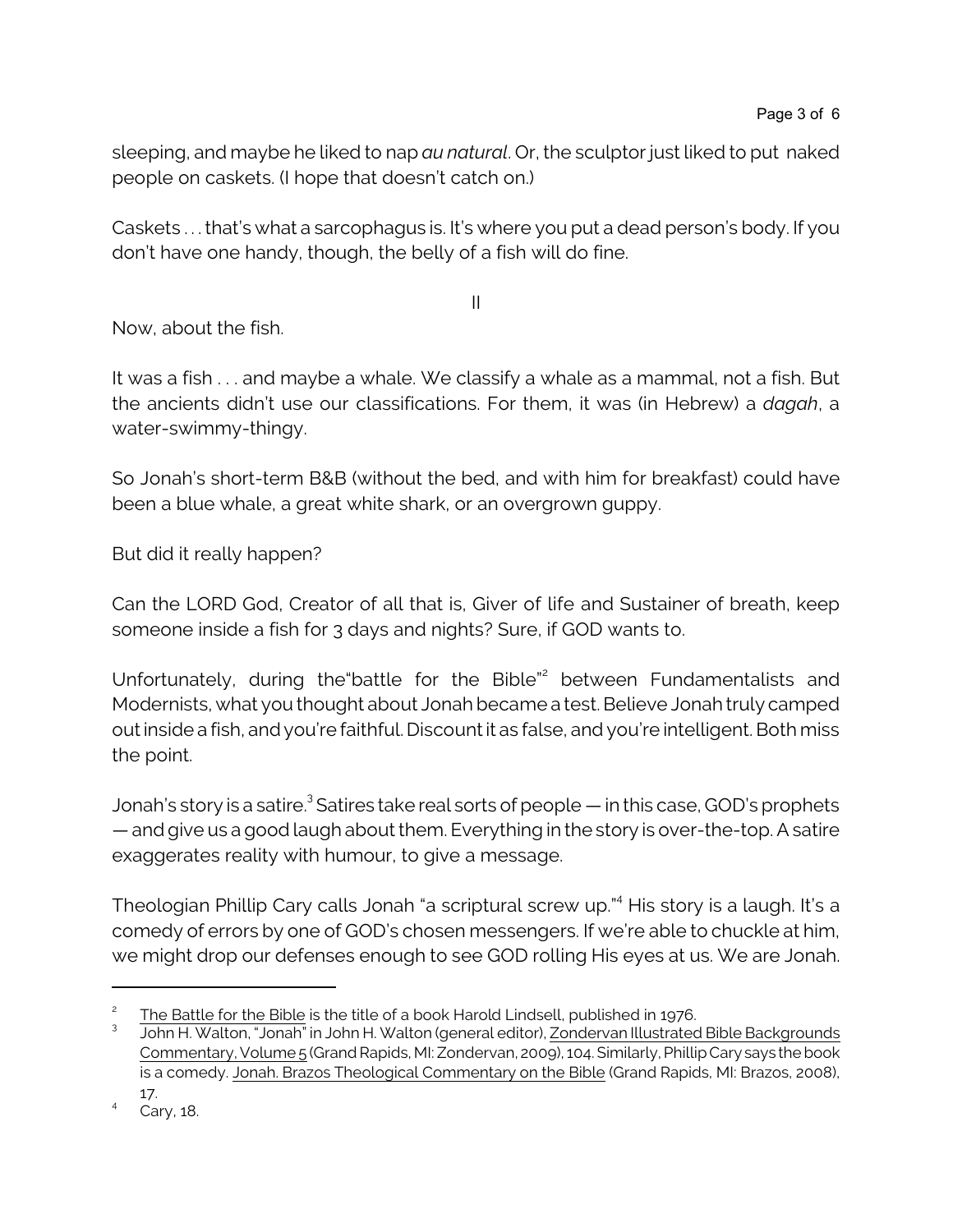So don't focus on the fish. Jonah doesn't. He doesn't even mention it. He's got bigger things to worry about. Like, being dead.

III

See, I think Jonah is dead. Or, mostly dead. Or, might was well be dead.

He's squished in the confines of the fish's digestive system. (If you're claustrophobic, don't think about this too much.) He's heading to the bottom of sea, with no hint he's ever coming back. He has to be thinking "So this is what death is like. Ah Hell!"

Or, "Ah She'ol!" That's what he says. When the ancient Hebrews pictured the cosmos, She'ol (or "the Pit") was the deep, down place where we go when we die. Everyone goes there, the relatively guilty and the relatively innocent included. It's not the same as ideas of Hell as a suffering place for the wicked, or Paradise as endless bliss for the righteous. Those ideas developed later. She'ol was pictured as a netherworld, misty and murky, not a punishment but not joyful either.<sup>5</sup>

Jonah is sure he is there. Maybe he is. He has been sunk down, as low as he can go. If there is a hole in the bottom of the sea, he's gone through it. He's at the roots from where the mountains grow. He's where the gates are barred shut and there is no getting out. He is as far from life as you can get, plunged as far from GOD's Presence as you can fathom. $^6$ 

IV

He prays. Finally.

Some remarkable things about Jonah's prayer.

Jonah knows how he got where he is and he leaves no doubt Who has done it. The terrified sailors tossed him overboard, but GOD threw him into the sea. The fish gobbled him up, but GOD hired this monster of the deep. (Hebrew rabbis mused that the LORD fashioned this creature at the beginning of time, just for Jonah.<sup>7</sup>) GOD's

<sup>5</sup> John Goldingay, Daniel & The Twelve Prophets (Louisville, KY: Westminster John Knox, 2016), 272. 6 "He is as far beneath the surface of the earth as the heavens are above it, as far from the land as this mortal life as it is possible to get and even farther from the life of heaven and the throne of God." Cary,

<sup>94.</sup>

 $7$  Wikipedia contributors, "Jonah in rabbinic literature," Wikipedia, The Free Encyclopedia, https://en.wikipedia.org/w/index.php?title=Jonah\_in\_rabbinic\_literature&oldid=897058409 (accessed July 17, 2020).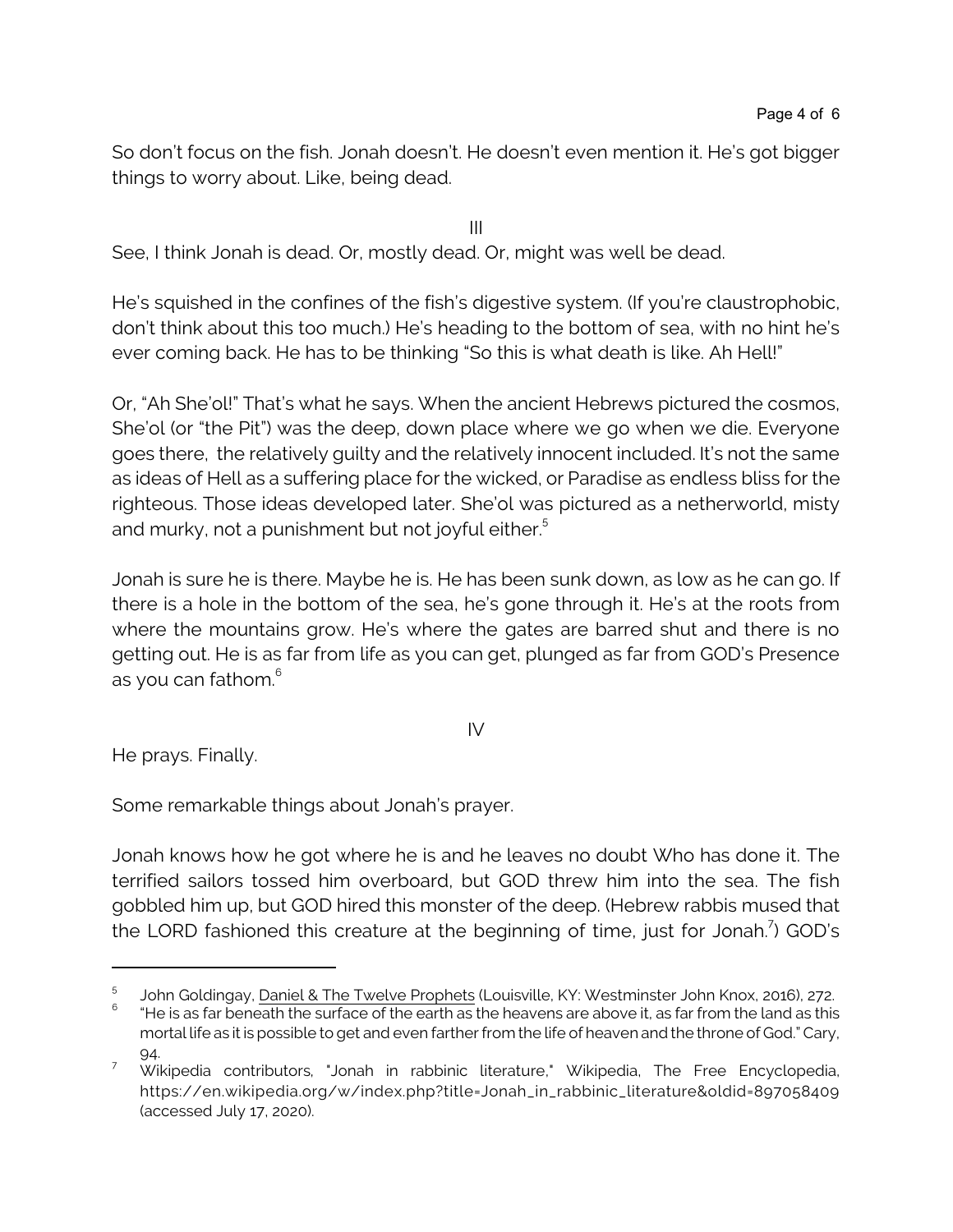waves are crashing over him, GOD's waters are burying him, GOD's deeps tie him up. Jonah ran away from GOD, and GOD exiled Jonah from the divine Presence. It's not some enemy, or unfortunate circumstances, or even human misdeeds that got Jonah into this. It's GOD.

Another intriguing thing. Jonah does not ask for forgiveness. He does not say, *"LORD, I was wrong. I sinned. I was faithless."* It's all true. But Jonah does not confess. Maybe he is beyond confessing. Maybe he fears he is past forgiving. The right time was back when he was on deck, in the middle of the storm. That was the time to confess. But Jonah said nothing to GOD then. Now? It's too late for him to save himself. After all, he is dead.

Still, he calls to the LORD. He cries for GOD's help. He pleads to the highest Heaven, though he is as far away from anything Godly or Heavenly you can get.

 $\vee$ 

Maybe the most peculiar thing about Jonah's prayer, might be the key to it all.

Jonah seems confused about the time.

These COVID-days, my time is messed up. I get confused about which day it is, or when something happened. Still, I know the difference between what has happened, what is happening, and what hasn't happened yet.

Not Jonah.

Jonah is in the fish. He is in the middle of his death. No hope. No future. No chance of survival. But he prays like it is all behind him. Pretty much everything he says is in the past tense. He's still in the fish . . . but GOD has already answered him. He's still in She'ol's guts . . . but GOD has already listened to him. He's still in the Pit . . . but GOD has already pulled him out. He's still far gone . . . but GOD has already delivered him.

Jonah is in his dead-in-a-fish present. But he's praying from the future. GOD's future.

Maybe he's not confused at all.

Jonah truly is the LORD's prophet. A disobedient one, sure. A messed-up one, no doubt. Still, one to whom GOD is speaking, and through whom GOD will speak.